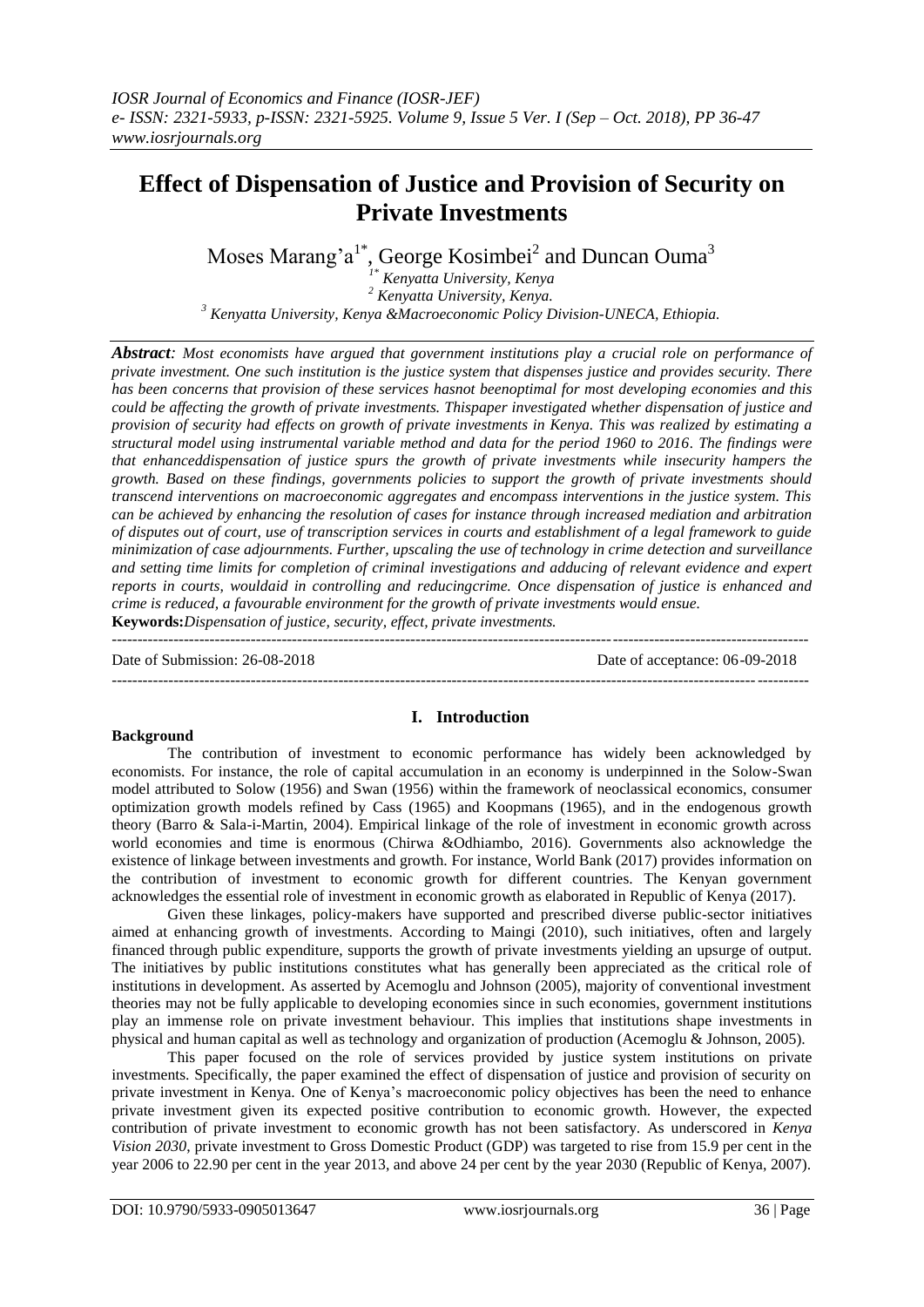However, the target was not achieved. Private investments to GDP stood at 17.76 per cent in the year 2013 and averaged at 15.57 per cent in the period 2014-2016 (Republic of Kenya, 2017). For the period 1995- 2015, the contribution of private investment to GDP for Kenya, which averaged at 14.71 per cent, was less than the global average, which according to World Bank (2017), was15.43 per cent over the same period. Consequently, continuance of this trend may affect the achievement of other socio-economic growth targets for instance, raising the overall gross fixed capital formation (GFCF) to meet its desired growth rate. For the period 2012 to 2016, GFCF to GDP averaged at 20.74 (Republic of Kenya, 2017), way below its desired rate of 32 per cent of GDP as affirmed by Republic of Kenya (2007). This would in turn affect the realization of the desired economic growth rateof 10 per cent per annum as set out under the Republic of Kenya (2007).

It was therefore imperative to investigate the factors that could be contributing to this scenario. Further, the realization of economic development envisaged in *Kenya Vision 2030*would require a stable, peaceful and secure environment for businesses to optimally thrive and generate sundry employment opportunities (Republic of Kenya, 2017). According to Republic of Kenya (2007), crime in Kenya was to be reduced by 46 per cent from the year 2006 to 2012. However, crime increased by 7.8 per cent from 72,225 incidents recorded in the year 2006 to 77,852 incidents in 2012 (Republic of Kenya, 2008&2017). On dispensation of justice, the desirable minimum case clearance rate (CCR), which is the ratio of resolved to filed cases, is 100 per cent (Hall & Keilitz, 2012). However, CCR in Kenya remained, on average, below 100 per cent for the period 1996-2016 as illustrated in Figure 2. The motivation of this paper was therefore to seek clarity if the lowly performance on provision of justice system servicescould be affecting the growth of private investments.

## **Justice System Services and Private Investments in Kenya**

This paper focused on public services provided by both the Judiciary and Police. While Judiciary dispenses justice, Police provides security services. Under Article 239 (c) of the Kenyan Constitution, the National Police Service (NPS) is mandated to promote and guarantee national security and ensure safety of persons and property (Republic of Kenya, 2010). The Kenyan Judiciary, established under Chapter 10 of the Kenyan Constitution, administers justice through arbitration of disputes (Republic of Kenya, 2010). Emphasis on the services provided by the Judiciary and Police was motivated by the potential relationship of their mandate with investment as spelt out in the Kenyan Constitution and the *Kenya Vision 2030* policy document. The two institutions are highly interdependent exhibiting strong forward and backward linkages (Republic of Kenya, 2007). For instance, all criminal complaints are reported at police stations in the upstream before being filed downstream in courts for determination. Further, civil disputes emanating from the public in the upstream, are filed downstream in courts for arbitration where at times, courts issue orders whose execution requires the police or by other agents under police protection.

On dispensation of justice, a well-functioning Judiciary would be expected to sustain proper functioning of markets by guaranteeing fair and efficient dispute resolution (Judiciary, 2014).Once the court adjudicates on these disputes, the outcome is the resolution of cases or in economic perspective, the supply of justice (Judiciary, 2017). Therefore, underlying the filing and resolution of cases, is useful information on how dispensation of justice as a public service is efficiently provided. Figure 1gives the trends for dispensation of justice, measured by CCR, and that for private investments as a percentage of GDP in Kenya.



**Figure 1: CCR and private investments in Kenya, 1996-2016**

*Source: Own computation using data from KNBS and other sources*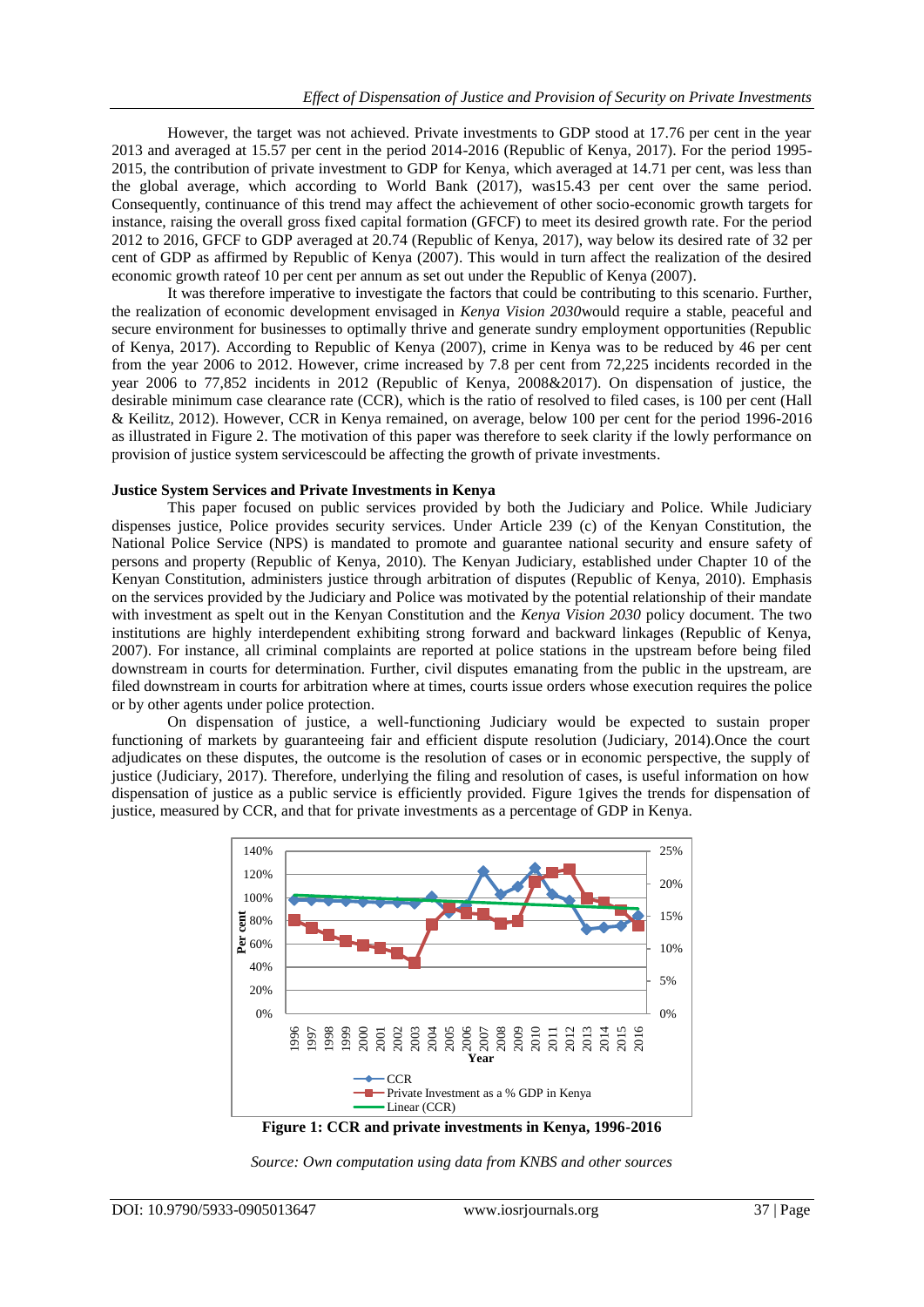For the period 1996-2016,CCR generally stagnated below 100 per cent as demonstrated by the linear trend linein Figure 1. Over the same period, private investments to GDP stagnated around 15 per cent which could be a pointer to existence of potential relationship between the two. For the periods; 1996-2003, 2008- 2010 and 2012-2015, there was a declining trend for both curves. The two trends moved in opposite direction in the period 2006-2008 and 2010-2012. Between the years 2007 and 2011, CCR rose above 100 per cent. A CCR of over 100 per cent implied that the resolved cases were more than the filed cases hence some old pending cases which had accumulated overtimewere reduced. According to Judiciary (2015), the optimism in the justice sector after the enactment of a new *Constitution*in the year 2010 could have contributed to this. This period coincided with a new era of reforms in courts following the general elections that were held in the year 2007. Thereafter, CCR decreased to 80 per cent in the year 2013. This could be attributed to the uncertainty emanating from vetting ofJudiciary and NPS employees (Judiciary, 2015).

Provision of security as a public service has been highlighted as a foundation for Kenya's socioeconomic transformation and is expected to support the accomplishment of key investment projects(Republic of Kenya, 2007).As indicated in *Kenya Vision 2030*, the realization of investment targets requires among other things, enhancement of the rule of law and sustenance of a secure environment (Republic of Kenya, 2013). Reduction of insecurity has been pinpointed as an essential ingredient for the growth of tourism sector, agriculture sector, wholesale and retail trade sector, andmanufacturing sector (Republic of Kenya, 2007). Weak provision of security is outwardly manifested by increased level of crime.Figure 2 provides a comparison of trends for both crime and private investments in Kenya for the period 1996-2016.



**Figure 2: Crime and private investments in Kenya, 1996-2016**

*Source: Own computation using data from various sources*

On average, crime oscillated around 73,029 incidents annually for the period 1996-2016. Over the same period, private investments to GDP registered a mild increase and averaged at 14.06 per cent. For the periods; 1996-2000, 2004-2005, 2007-2009 and 2014-2016, crime and private investments moved in different directions which could be a pointer to a possible negative relationship. However, for the periods; 2000-2004, 2005-2007and 2009-2014, the two trends portrayed movement in the same direction. There was therefore the need to conduct further analysis to find out of insecurity was affecting the growth of private investments. Further, Kenya has experienced some major crimes over time which could be impacting on private investments growth. For instance, between the year 2013 and 2015, there were 108 terrorism incidents resulting to 466 deaths,728 injuries and destruction of property (Republic of Kenya, 2015). According to the Institute for Economics and Peace (2016), in the year 2015, Kenya ranked number 19 in global terrorism index.In the year 2015, a total of 21,279 robberies were committed in Kenya, 24,830 livestock were stolen, 3,323 economic crimes were committed, and 242 arrests were made in relation to smuggling of contraband goods (Republic of Kenya, 2015). According to Njuru et al. (2014), crimes that arose from political instability following the disputed elections in the years 1997 and 2008, could have stifled private investments.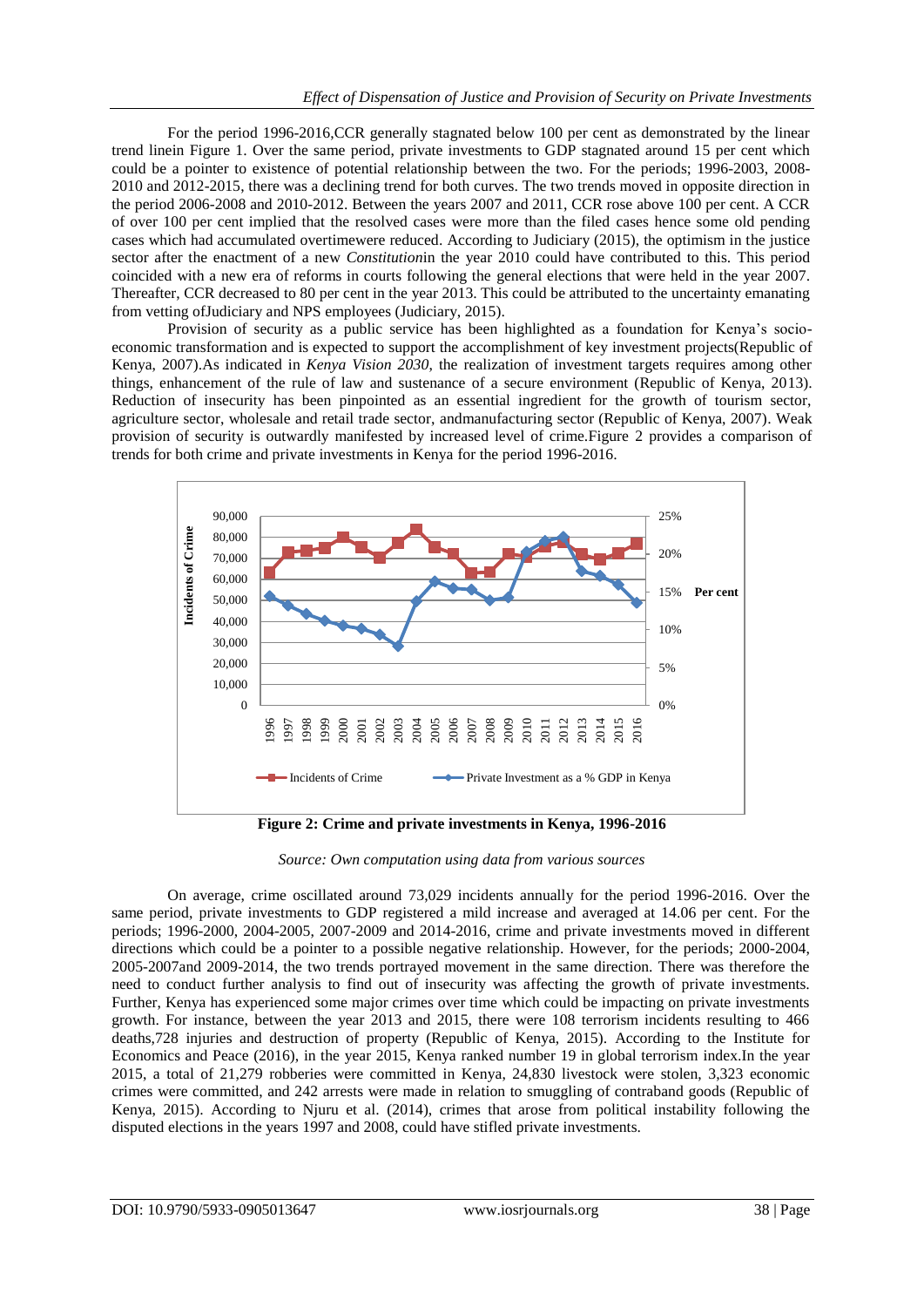# **II. Empirical Literature**

According to García-Posada and Mora-Sanguinetti (2015), the justice system affects firm growth through investment decisions faced by firms. Kuenhel (2010) points out that the institutional activities that strengthen the rule of law such as police and court services affect the ability of people to retain the rights to their goods and profits thereby shaping their incentives to invest. Dougherty (2014) asserts that without high-quality justice system institutions, transaction costs may be prohibitive, deter market transactions and inhibit trade. Stone (2006) argued that crime imposes direct losses that reduce investment funds, induces government to spend money on crime prevention that would otherwise be available to stimulate growth, and induces households to spend money on security precautions instead on investments. In the absence of proper enforcement of property rights, economic agents would rely on relational contracting which is not ideal for an economy (Boehm, 2015). Palumbo, Giupponi, Nunziata and Sanguinetti (2013) asserts that security of property rights is essential for protecting returns on investment and dissuading opportunistic behavior. Under weak protection of property rights, firms become unwilling to acquire goods from new firms (Boehm, 2015).

Specifically, there is convergence in most empirical work that dispensation of justice impacts on investment behavior. This is attested by studies by Bellani (2014) for European countries, Boehm (2015) for USA, Chemin (2012) for India, Dougherty (2014) for Mexico and Laeven and Majnoni (2003) for 106 countries and Lichand and Soares (2014) for Brazil. Insecurity has also been found to negatively affect the growth of private investments. This is affirmed from empiricalwork by; Rios, Karolina and Cano (2016) which covered Mexicoand Daniele and Marani (2008) which covered Italian Provinces. Studies by the United Nations Office on Drugs and Crime (UNODC) (2012), Ngugi and Nyang'oro (2005) and Miguel, Shanker and Ernest (2004), also established that insecurity negatively affects the growth of private investments.

However, dispensation of justice and provision of security as potential drivers of growth of private investments, to the best of our knowledge, has not been adequately explored in Kenyan context. Hence, knowledge gap exists as evidenced in empirical work by Karumba (2009), Kiprop (2013), Mbaye (2014), Menjo and Kotut (2012), Mundia (2014), Njuru et al. (2014) and Ocharo et al. (2014). These studies majorly focused on fiscal and monetary policy determinants of private investments but did not provide information knowledge on probable effect of dispensation of justice and provision of security. Provision of such information could have been insightful on what could be occasioning the slow growth of private investments. Although studies by Ngugi and Nyang'oro (2005), Kenya Institute for Public Policy Research and Analysis (KIPPRA) and World bank (2004) and Kiprop (2013) explored some limited aspects of the justice sector, they did not examine the effects of dispensation of justice and crime on private investments. This paper attempted to bridge the gap.

# **III. Methodology**

## **Theoretical Framework**

The theoretical framework for this paper was drawn from the neoclassical theory of investment attributed toJorgensen (1963)and Jorgenson and Hall (1971). Consider an economy that produces its aggregate output *Y* using aggregate private capital *K* and a constant aggregate labour*L.*Assume that the economy consists of *N* identical private firms growing at a constant exponential rate. For a representative firm, the output is given as  $y = Y/L$  and private capital as  $k = K/L$ . Further, assume the representative firm is a price taker and is facing adequate demand for *y.*At time *t*and technology *A*, the representative firm produces its output *(y*) using a production function defined as;

$$
y_t = A L f(k_t) \tag{1}
$$

Following Barro and Sala-I-Martin (2004) and Kuehnel (2010) the production function is modified to capture a government activity as a productive input hence rewriting Equation (1) yields;

$$
y_t = A L f\left(k_t, j_t\right)
$$

(2)

where *j* is the productive government input available to a firm at time *t*. In neoclassical theory of investment, firms maximize their discounted flow of profits over indefinite time, subject to depreciation of capital. Over time, private capital (*k*) is reduced by depreciation rate  $(\delta)$  and increased by gross investment *(I)* such that;

$$
\dot{k}_t = I_t - \delta k_t \tag{3}
$$

where  $\frac{\partial y}{\partial k} = f_1 > 0$ ,  $\frac{\partial y}{\partial j} = f_2 > 0$ ,  $\frac{\partial^2 y}{\partial k^2} = f_{11} < 0$  and  $\frac{\partial^2 y}{\partial j^2} = f_{22} < 0$ .

From Jorgensen (1963), the time path of investment chosen to achieve the target capital stock is that which maximizes the net present value (NPV) given as;

$$
NPV(0) = \int_{0}^{\infty} \{ALp_y f(k_t, j_t) - wL_t - p_k I_t\} e^{-rt} dt
$$
\n(4)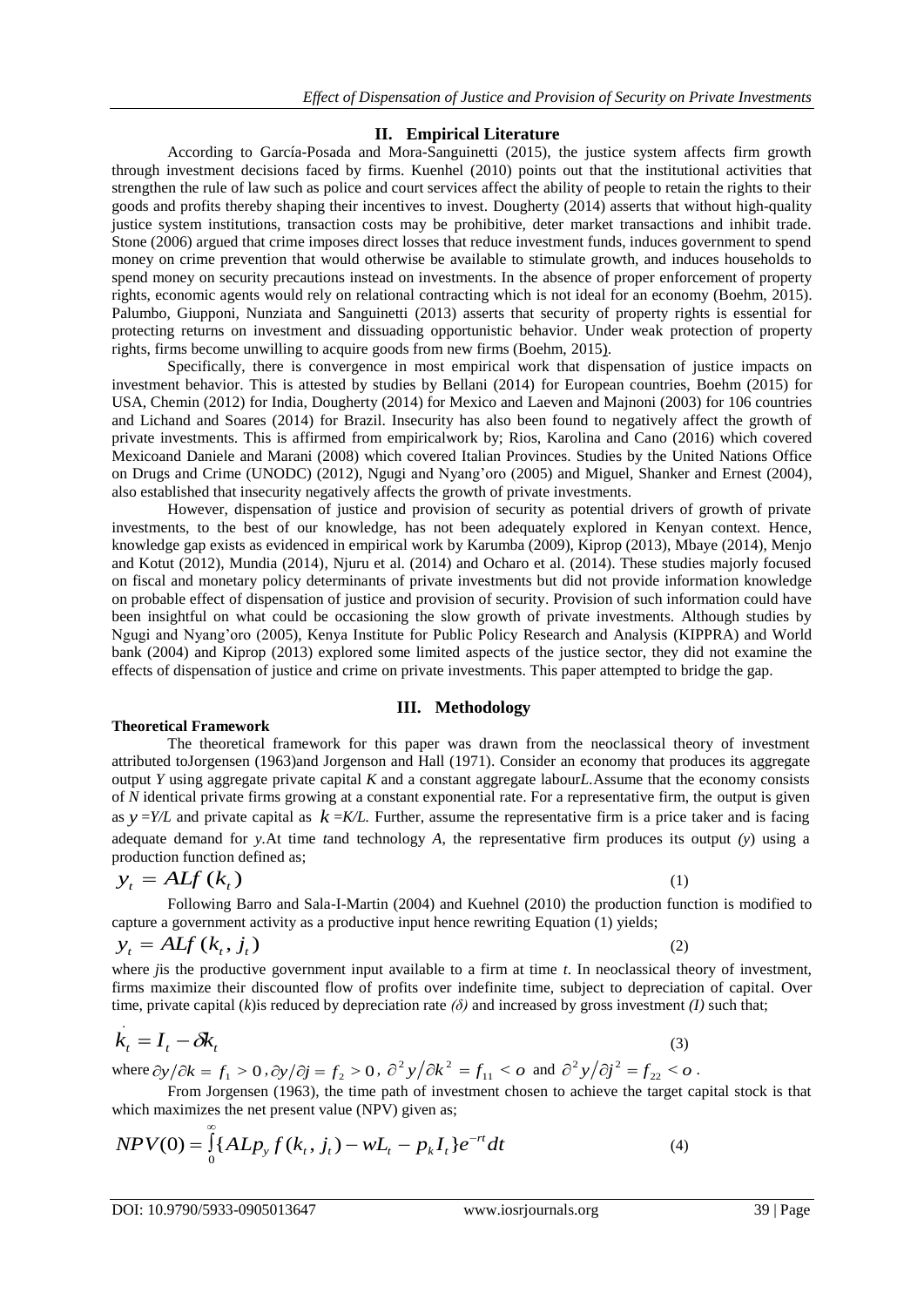subject to accumulation of capital defined by Equation (3) and initial value  $K(0)$  as given. In Equation (4),  $p<sub>y</sub>$  is price of output, *w* is wage,  $p_k$  is price of capital, *I* is investment, *r* is discount rate and *e* is the exponent.

The maximization entailed setting the current-value Hamiltonian as;

$$
H = e^{-rt} \{ [Lf(k, j) - wL - p_k I + q(I - \delta k] \tag{5}
$$

and then solving the first order conditions,  $\partial H/\partial L = \partial H/\partial t = 0$  and  $q = -\partial H/\partial k$  as well as the transversality condition  $\lim_{t\to\infty} (qKe^{-rt}) = 0$ →∞  $f(x) = qKe^{-rt}$  = 0. Consequently, private investment equation was derived as;

$$
i = f(j, r, y) \tag{6}
$$

where private investment  $(i)$  depends on productive government input  $(j)$ , interest rate  $(r)$  and output  $(y)$ .

#### **Empirical Model Specification**

To analyze the effect of dispensation of justice and provision of security on private investments, a structural model was used. This was important in illuminating the structural features of the economy especially the role of institutions. In structural models, the interest is in  $\alpha_i$  the coefficient of explanatory variables (Woodridge, 2016). Hence, drawing from Equation (6), the empirical model was specified as;

 $\overline{INV} = \alpha_1 + \alpha_2 \overline{DJUST} + \alpha_3 \overline{SEC} + \alpha_4 r + \varepsilon$ (7)

The productive government input *j* in Equation (6) was unpacked to comprise two justice system services namely dispensation of justice (DJUST) and provision of security (SEC). This was in line withAcemoglu and Johnson (2005) and Barro and Sala-I-Martin (2004) that a productive government input may comprise a public service or a good. The other variables in Equation (7) that were drawn from Equation (6) are private Investment (INV), the dependent variable and which incorporated the level of output(*y*) in its measurement, and interest rate (r), an explanatory variable at the centre of the neoclassical theory of investment. The expectation was that an increase in DJUST would spurthe growth of private investments while insecurity would reduce the growth.

#### **Estimation Procedure**

According to Acemoglu and Johnson (2005) and Lichand and Soares (2014), the analysis of the role of institutions on macroeconomic variables generally face two traditional challenges of endogeneity and omitted variables. Dougherty (2014) concurs that the justice system services cannot be exogenous to economic outcomes such as investment and firm size. The structural model given by Equation (7) comprised two institutional variables that were potentially endogenous to the dependent variable, the private investments. In Equation (7), DJUST, SEC and INV were taken as endogenous while interest rate (r) as exogenous.

If an equation with endogenous variables is estimated using LS regression, the estimators would be biased and inconsistent(Wooldridge, 2016). Hence, drawing inspiration fromWooldridge (2016) and empirical work by Bellani (2014),Dougherty (2014), Lichand and Soares (2014), Menjo and Kotut (2012), Miguel et al. (2014) and Rios et al. (2016), thispaper employed two stage least square (2SLS) instrumental variable (IV) method to overcome endogeneity problem. The 2SLS regression entailed two stages of estimation.The first stage involved least square (LS)regression of the reduced form equations given as;

$$
DJUS\hat{T} = \alpha + \beta_i X_i + \varepsilon
$$
  
\n
$$
SE\hat{C} = a + \delta_i Z_i + \mu
$$
 (8)

where  $X_i$  and  $Z_i$  are vectors of instrumental variables affecting DJUST and *SEC* respectively, *DJUST* and *SEC* are the fitted values of DJUST and SEC,  $\beta_i$  and  $\delta_i$  are coefficients while  $\epsilon$  and  $\mu$  are the random terms.

To estimate Equation (7) using 2SLS, at least two exogenous variables not in Equation (7) but correlated with DJUST and SEC were required as instruments in the reduced form equations for DJUST and SEC specified by Equation (8). Brooks (2014) asserts that more than one instrument for an endogenous variable can be used in the structural equation. Under these specifications for the instruments, the time-varying random term $\varepsilon$  in Equation (7) would not be expected to be correlated with covariates. Further, the coefficients  $\alpha_2$  and

 $\alpha_3$  for dispensation of justice and provision of security respectively would not be biased.

Acemoglu and Johnson (2005) assert that the key requirement for an instrument is that it should have some correlation with endogenous regressor. Hence, the choice of instruments entailed ensuring that they had some correlation with *DJUST* and *SEC* and had a low likelihood of affecting *INV* directly. The variables that were used as instruments for *DJUST* and *SEC* were filed cases (FC), establishment of the National Council on the Administration of Justice (NCAJ), election-related crimes (ERC) and institutional reforms in the police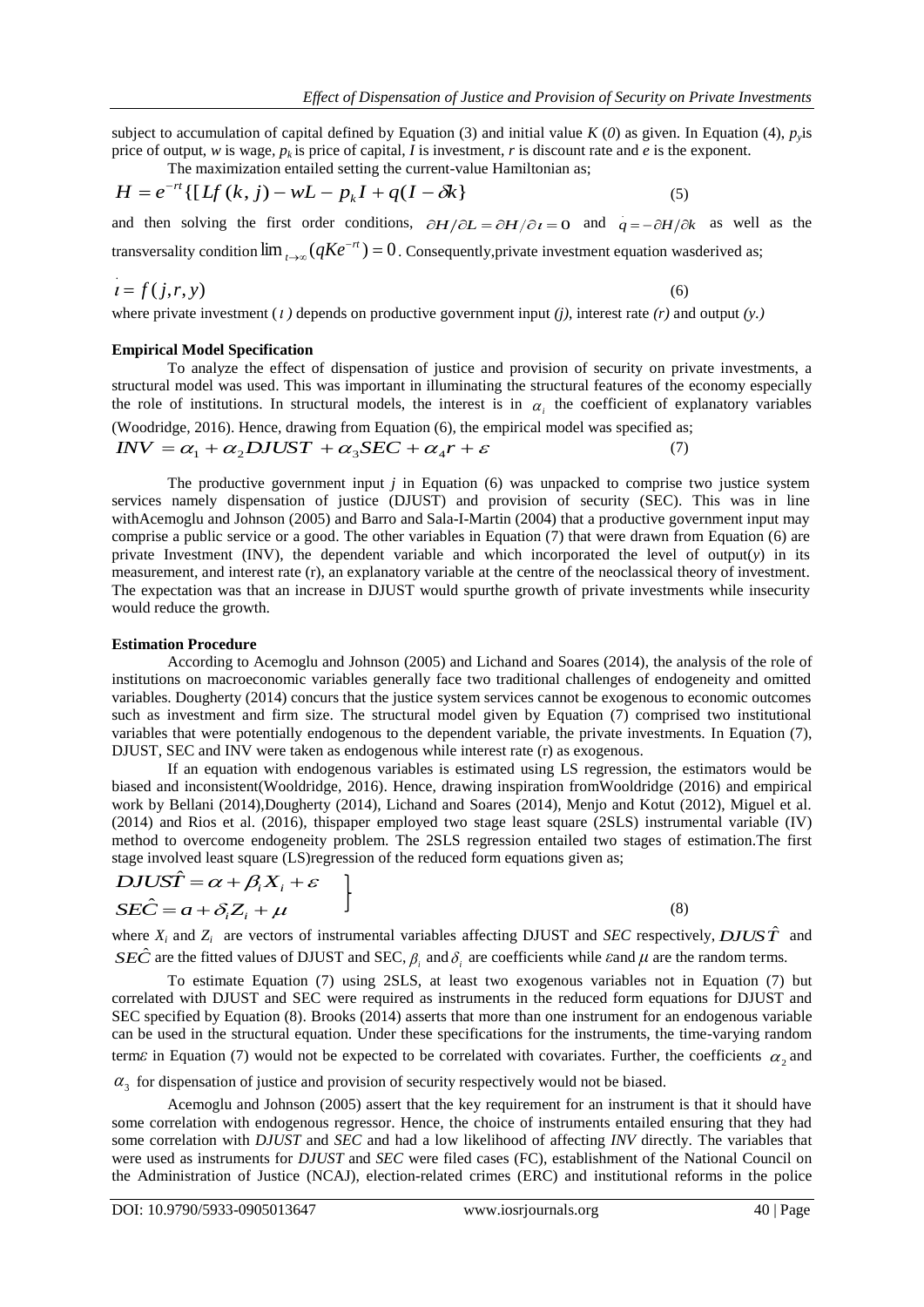(IRP). The FCrepresents the demand for justice and are expected to bear minimal effect on private investment apart from their consequent conversion into resolved cases. The NCAJ, which is mandated to coordinate policy improvement in the justice sector, was expected to have indirect bearing with private investments growth except through its support in reduction of insecurity or enhanced dispensation of justice. Election-related crimes are a subset of all crimes hence correlated with crime. The institutional reforms in Police onestablishment of National Police Service Commission (NPSC) and Independent Police Oversight Authority (IPOA) would be expected to affect private investments only through the actions of police on provision of security.

To ensure that the instruments chosen were appropriate for the endogenous regressors, different strategies were applied. Primarily, the estimated 2SLS results are usually subjected to diagnostic test on endogeneity, validity of instruments and weak instruments tests (Angrist & Pischke 2009; Murray, 2006; Wooldridge, 2016). These tests were carried out. Further, from Murray (2006) and Wooldridge (2016), prior analysis of correlation between endogenous regressors and instruments serves as guide on relevance of the would-be instruments.Wooldridge (2002), Staiger and Stock (1997) and Stock, Wright and Yogo (2002)guides that the computation of *f*-statistic in the first stage regression is necessary, and that the rule of thumb requiring the *f*-statistic to be larger than 10, works well in most models. In the first stage regression therefore, the *f*statistic was computed and interpreted.

The second stage involved least square (LS) regression after replacing *DJUST* and *SEC* in the structural Equation (7) with the fitted values  $DJUS\hat{T}$  and  $SE\tilde{C}$  respectively to yield;

$$
INV = \alpha_1 + \alpha_2 DJUS\hat{T} + \alpha_3 SE\hat{C} + \alpha_4 r + \varepsilon
$$
\n(9)

The results were interpreted as effect of a unit change on coefficient of dispensation of justice or provision of security on private investment. The 2SLS regression results was also compared with those of LS regression drawing inspiration from Dougherty (2014), Lichand and Soares (2014) and Ponticelli and Alencar (2016). Before the adoption of the results, various diagnostic tests were conducted to ensure that estimates were unbiased and consistent. These tests were normality test, serial correlation LM test, heteroskedasticity test and model specification test. The instruments diagnostic tests that carried out were endogeneity test, validity test, and weak instruments test. The cumulative sum (CUSUM) test for parameter stability test was also carried out.

## **Data type and Sources, Measurement of Variables and Expected sign**

The study used secondary annual time series data for the period 1960-2016. The definitions and measurement of variables in Equation (7)are detailed in Table 1.

|                 | <b>Table 1:</b> Definition and measurement of the variables |                                                          |                      |  |  |  |  |
|-----------------|-------------------------------------------------------------|----------------------------------------------------------|----------------------|--|--|--|--|
| <b>Variable</b> | <b>Definition</b>                                           | <b>Measurement</b>                                       | <b>Expected sign</b> |  |  |  |  |
| <b>INV</b>      | Accumulation of capital by private agents for               | Real annual GFCF less government investment divided      | Dependent            |  |  |  |  |
|                 | productive purposes over time                               | by real GDP                                              | variable             |  |  |  |  |
| <b>DJUST</b>    | Resolution of cases by courts                               | Annual resolved cases by courts of law                   |                      |  |  |  |  |
| <b>SEC</b>      | Promotion and guaranteeing of<br>national                   | Annual recorded incidents of crime by police divided by  |                      |  |  |  |  |
|                 | security                                                    | population                                               |                      |  |  |  |  |
|                 | Lending rate                                                | Average annual lending rate on loans by commercial banks |                      |  |  |  |  |

Data on private investments and real GDP were sourced from statistical abstracts and economic surveys published by Kenya National Bureau of Statistics (KNBS). Data on dispensation of justice, provision of security and filed casesdefined in Table 2 were sourced from statistical abstracts and economic surveys from KNBS, published Judiciary and NPS reports, and hitherto Judicial and Police Department's reports from Judiciary, NPS and Kenya National Archives. Data on interest rate were obtained from World Bank and Central Bank of Kenya reports.The definitions and measurement of instrumental variables are explained in Table 2.

|  | <b>Table 2:</b> Definition and measurement of the instruments |  |  |
|--|---------------------------------------------------------------|--|--|
|--|---------------------------------------------------------------|--|--|

| <b>Variable</b> | <b>Definition</b>                                                   | <b>Measurement</b>                                   |
|-----------------|---------------------------------------------------------------------|------------------------------------------------------|
| FC              | A case(s) registered or initiated in a court of law for arbitration | Annual filed cases in courts divided by population   |
| D1              | Establishment of NPSC and IPOA                                      | 0 for the period 1970-2010 and 1 thereafter          |
| D <sub>2</sub>  | Elections related crimes                                            | 1 for the years 1992, 1997, and 2008 and 0 otherwise |
| <b>NCAJ</b>     | Establishment of the NCAJ                                           | 0 for the period 1960-2007 and 1 thereafter          |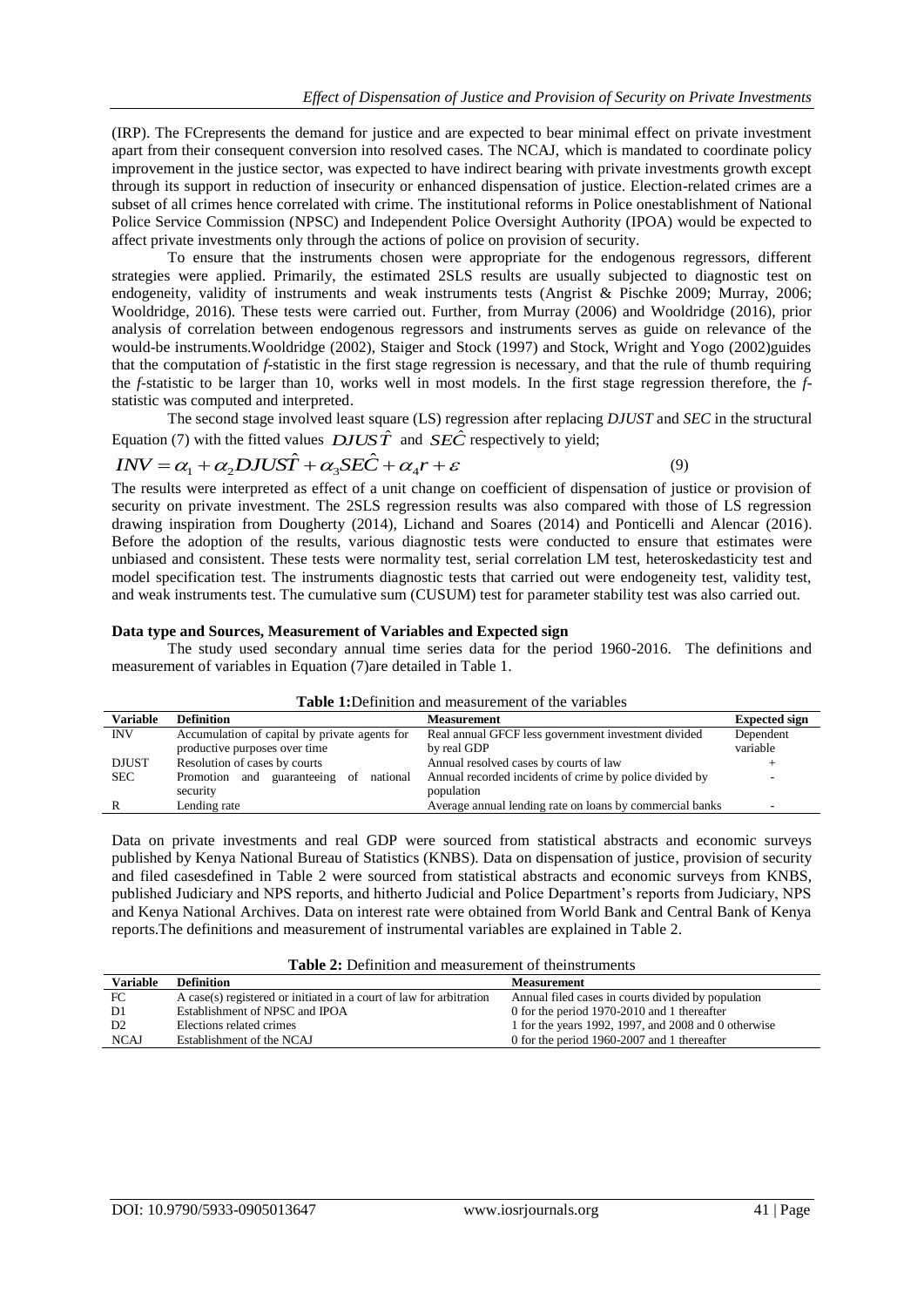#### **Descriptive Statistics**

## **IV. Results and Discussion**

The descriptive statistics for the variables used are provided in Table 3.

|                 |              |              |              | <b>Table 3: Descriptive Statistics</b> |                   |                        |         |           |
|-----------------|--------------|--------------|--------------|----------------------------------------|-------------------|------------------------|---------|-----------|
| <b>Variable</b> |              |              |              | Mean                                   | <b>Median</b>     | <b>Max.</b>            | Min.    | Std. Dev. |
| <b>INV</b>      |              |              |              | 0.134                                  | 0.134             | 0.223                  | 0.073   | 0.032     |
| <b>DJUST</b>    |              |              |              | 362,047                                | 380,909           | 584.691                | 113.887 | 122,606   |
| <b>SEC</b>      |              |              |              | 0.004                                  | 0.004             | 0.006                  | 0.002   | 0.001     |
| R               |              |              |              | 14.72                                  | 14.00             | 30.55                  | 8.39    | 5.97      |
| FC              |              |              |              | 0.019                                  | 0.018             | 0.038                  | 0.008   | 0.008     |
|                 | $\mathbf{r}$ | $\mathbf{z}$ | $\mathbf{z}$ | $\cdots$<br>$\cdots$                   | $Ci$ $\mathbb{R}$ | $\mathbf{1}$<br>$\sim$ |         |           |

*Key: Max = Maximum Min= Minimum Std. Dev= Standard deviation*

From Table 3, private investment (INV) measured by the ratio of real private investment to real GDP averaged at 0.134. The minimum ratio was 0.073 while the maximum was 0.223. A standard deviation of 0.032 and a median of 0.134 depicted minor variation from the mean. This signified that there was minimal growth of INV across the study period.Dispensation of justice (DJUST) calculated using the number of resolved cases averaged at 362,047 with a median of 380,909. A mean of 362,047 as compared with that for filed cases at 375,386 depicted growth of pendency in the justice system. The minimum annual resolved cases were 113,887 while the maximum was 584,691.The standard deviation for DJUST was 122,606.

Provision of security (SEC) calculated using per capita crime averaged at 0.004. In absolute terms, the mean and median for crime were 69,063 and 71,239 incidents respectively. The lowest level for SEC was 0.002 while the maximum level was 0.006. A low standard deviation for SEC of 0.001 portrayed that the Kenyan economy experienced incidents of crime that were close to the mean of 69,363 in the entire study period. The mean for the per capita filed cases (FC) was 0.019 while the median was 0.018. The deviation from the mean was 0.008. In absolute terms, the annual average filed cases were 375,386 while the maximum and minimum were 597,223 and 137,933 cases respectively. Interest rate (R) averaged at 14.715 per cent. The lowest rate was 8.390 per cent while the highest rate was 30.550 per cent. The standard deviation was 5.969 per cent. This was an indication that the Kenyan economy has been experiencing fluctuations in interest rate over time.

## **Stationarity TestResultsand Correlation Analysis**

The paper utilized time series data for estimation. It was therefore imperative to ascertain the stationarity properties of the series to avoid spurious regression. In a model whose coefficients are nonstationary, the previous values of error term will have a non-declining effect on current value of dependent variable as time evolves (Brooks, 2014). To avoid this problem,stationarity test was done using Kwiatkowski-Phillips-Schmidt-Shin (KPSS) test. Brooks (2014) asserts that KPSS test results are more consistent as compared to Augmented Dickey Fuller (ADF) and Philips Perron (PP) tests whose power is low if the process is stationary but with a root close to non-stationary boundary.The null hypothesis for KPSS test is that stationarity is either around the mean or a linear trend, while the alternative hypothesis is that the series is non-stationary due to presence of a unit root. Whenever the computed test statistics were less than the critical value, the null hypothesis could not be rejected, and this led to the conclusion that the series were stationary.The results are given in Table 4.

|                 | Table 4: KPSS Stationarity test results |                    |            |  |  |  |  |
|-----------------|-----------------------------------------|--------------------|------------|--|--|--|--|
| <b>Variable</b> | <b>Test Statistic</b>                   | Crit. Value at 5 % | Conclusion |  |  |  |  |
| <b>INV</b>      | 0.339609                                | 0.463              | Stationary |  |  |  |  |
| <b>DJUST</b>    | 0.418726                                | 0.463              | Stationary |  |  |  |  |
| <b>SEC</b>      | 0.126032                                | 0.146              | Stationary |  |  |  |  |
| R               | 0.135784                                | 0.146              | Stationary |  |  |  |  |
| FC              | 0.137834                                | 0.146              | Stationary |  |  |  |  |

All the computed test statistics were less than the critical values at level. This led to the conclusion that all the variables were integrated of order zero. Consequently, the estimation was done without differencing the variables or their instruments.As evidenced inTable A1 in the appendices, correlation existed between the instruments and endogenous variables. This pointed that the instrumentswere not weak and wouldtherefore be relevant in explaining changes in endogenous regressors.

## **Diagnostic and Stability Test Results**

The initial 2SLS estimatesare given in Table A2 in the appendices. These results were then subjected to diagnostic tests to ensure that they were unbiased and consistent. The diagnostic test resultsare given in Table 5.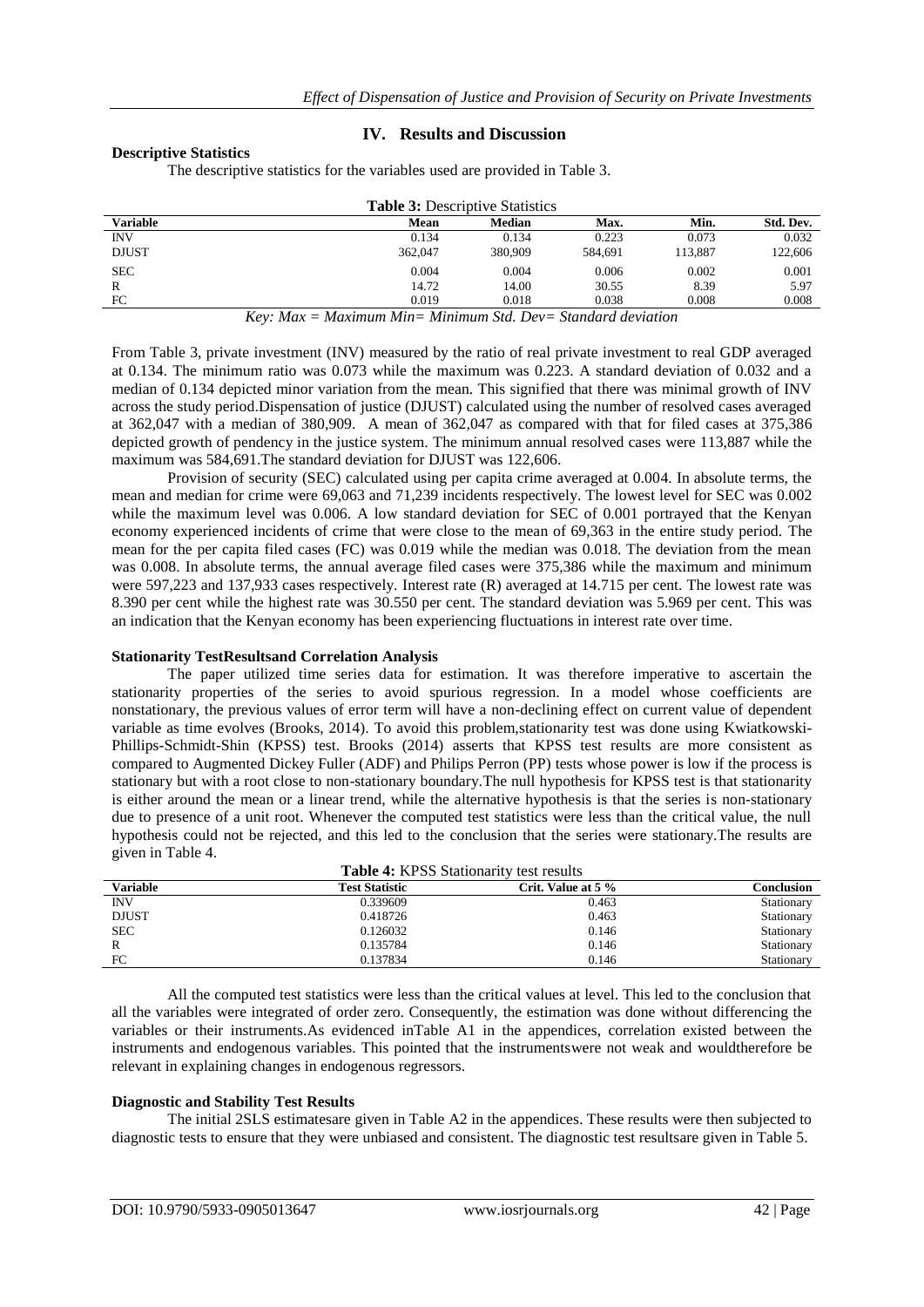|  |  |  |  |  |  |  | Effect of Dispensation of Justice and Provision of Security on Private Investments |
|--|--|--|--|--|--|--|------------------------------------------------------------------------------------|
|  |  |  |  |  |  |  |                                                                                    |

|                     |                     | <b>Table 5: Diagnostic Test Results</b> |                   |                                  |                   |
|---------------------|---------------------|-----------------------------------------|-------------------|----------------------------------|-------------------|
| <b>Condition</b>    | <b>Test</b>         | <b>Test statistic</b>                   | Critical<br>value |                                  | <b>Conclusion</b> |
| Normality Test      | Jarque-Bera         | 0.14739                                 | 0.9290            | Errors were normally distributed |                   |
| Model specification | <b>Ramsey RESET</b> | 3.01350                                 | 0.0085            | Model was correctly specified    |                   |
| Serial Correlation  | Breusch-Godfrey     | 26.6108                                 | 0.0068            | There is serial correlation      |                   |
| Heteroskedasticity  | Breusch-Pagan       | 7.17232                                 | 0.0074            | There is heteroscedasticity      |                   |

The Jarque-Bera statistic of 0.147388 in Table 5 had a *p*-value of 0.92896 > 0.05. Hence, the null hypothesis that residuals were normally distributed could not be rejected implying that residuals were normally distributed. The Ramsey RESET test statistic of 3.013497 had a *p*-value of 0.0085. Since the *p*-value was greater than 0.05, the null hypothesis that coefficients of powers of fitted values were all zero could not be rejected and hence the model was correctly specified. The Breusch-Pagan test statistic of 7.172325 for heteroscedasticity had a *p*-value of 0.0074. Consequently, the null hypothesis of constant variance could not be rejected leading to the conclusion that there was heteroscedasticity.From Table 5, the Breusch-Godfrey LM test statistic of 26.61080 had a *p*-value of 0.0068. This led to rejection of the null hypothesis of no serial correlation in residuals and therefore there was serial correlation. To address serial correlation and heteroscedasticity, the model was reestimated using heteroskedasticity and autocorrelation consistent (HAC)standard errors.The re-estimated 2SLS regression results are given in Table 7.To determine the stability of parameters in the re-estimated 2SLS model, cumulative sum (CUSUM) test was carried out. The CUSUM graph is shown in Figure 1.



From Figure 1, the CUSUM line was in-between the two critical lines that signifies the 5 per cent significance level. This implied that the parameters were stable. Before the adoption of the results in Table 7, diagnostic tests specific to instrumental variable regression were also conducted. This aimed at ensuring that the instruments were relevant. The instruments diagnostic test results are given in Table 6.

| <b>Table6:</b> Instruments Diagnostic Test Results                        |                       |                       |                               |  |  |  |
|---------------------------------------------------------------------------|-----------------------|-----------------------|-------------------------------|--|--|--|
| <b>Test</b>                                                               | <b>Test statistic</b> | <b>Critical value</b> | <b>Conclusion</b>             |  |  |  |
| 4.31052<br>Endogeneity<br>0.0019 DJUST and SEC were endogenous            |                       |                       |                               |  |  |  |
| Overidentifying restrictions                                              | 1.47917               |                       | 0.4773 Instruments were valid |  |  |  |
| $21.24*&2.82**$<br>Weak instruments<br>Instruments were not weak<br>11.04 |                       |                       |                               |  |  |  |
| *for DJUST and ** for SEC                                                 |                       |                       |                               |  |  |  |

Foremost, the paper tested whether dispensation of justice and provision of security were indeed endogenous in private investment equation. From Table 6, the test*-*statistic of 4.31052 had a *p*-value of 0.0019 which was less than the critical value of 0.05. Hence the null hypothesis that dispensation of justice and provision of security are exogenous was rejected. This implied that dispensation of justice and provision of security were indeed endogenous variables in private investment equation. The *chi*-square statistic of 1.47917 had a *p*-value of 0.4773. Since the *p*-value was greater than 0.05, the null hypothesis that all instruments were uncorrelated with error was not rejected. This led to the conclusion that instruments were valid. Despite the instruments being valid, there was likelihood they could be weak. To ascertain this, weak instruments test was done. From Table 6, the Shea's partial adjusted R-squared of 21.24 per cent for dispensation of justice and 32.82 for provision of security were greater than the 2SLS relative bias of 11.04 per cent. This led to rejection of the null hypothesis that the instruments were weak.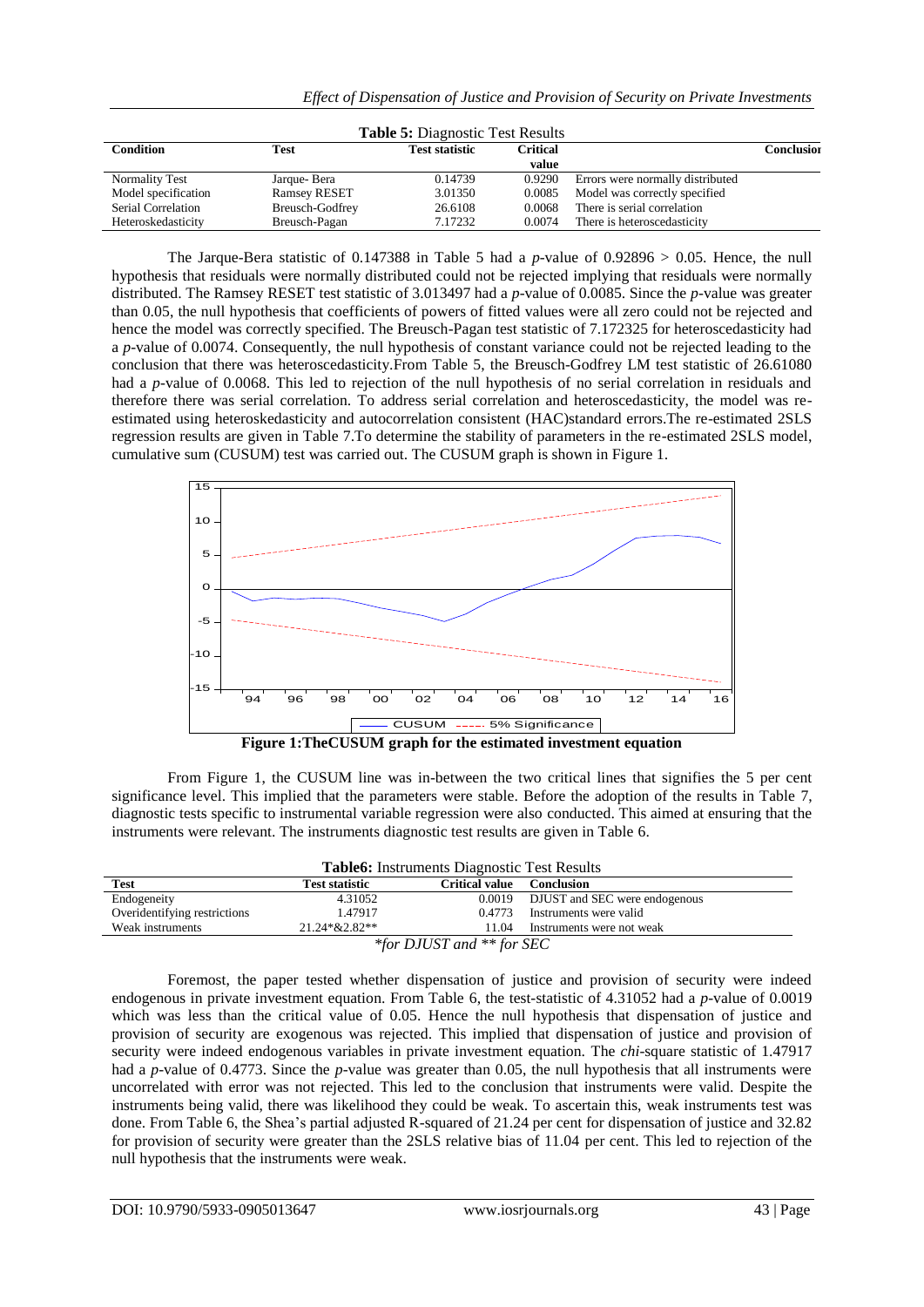#### **Effect of dispensation of justice and provision of security on PrivateInvestment in Kenya**

Having satisfied the diagnostic and stability tests, the estimated model was used to explain the effect of dispensation of justice and provision on security on private investment.In the first stage regression, dispensation of justice and provision of security, were regressed against the instruments. The outcomes for the first-stage estimation are given in Tables A3 and A4. The instruments jointly explainedvariations in dispensation of justice and provision of securityas evidenced by the *f-*statistic of 25.90 and 512.27 in Tables A3 and A4 respectively. The two *f-*statistics were statistically significant at 1 per cent level. Further, both *f-*statistics were greater than 10 as recommended by Staiger and Stock (1997), Stock et al. (2002) and Wooldridge (2002). Details on the effectof dispensation of justice and provision of security on private investment are provided in Table 7.

|                     |                    | <b>Table 7:</b> Effects of dispensation of justice and security on private investments |             |                |
|---------------------|--------------------|----------------------------------------------------------------------------------------|-------------|----------------|
| Chi Square:         | 41.34              | Probability Chi Square $= 0.0000$                                                      |             |                |
| Dependent Variable: | Private investment |                                                                                        |             |                |
| <b>Variable</b>     | Coefficient        | <b>HAC Std. error</b>                                                                  | z-statistic | <b>P-value</b> |
| <b>DJUST</b>        | $0.00190$ ***      | 0.00061                                                                                | 3.10        | 0.002          |
| <b>SEC</b>          | $-0.00225$ ***     | 0.00038                                                                                | $-5.95$     | 0.000          |
| R                   | $-0.00464$ ***     | 0.00113                                                                                | $-4.10$     | 0.000          |
| Constant            | $0.21375$ ***      | 0.01264                                                                                | 16.91       | 0.000          |
|                     |                    | Note: $[$ *** $]$ denote significant levels at $1\%$                                   |             |                |

*Note: [\*\*\*] denote significant levels at 1%*

From Table 7, *chi*-square statistic of 41.34 had a *p*-value of 0.000. Since the *chi*-statistic was statistically significant, then all the model variables were significantly different from zero. This implied that the variables jointly explained the growth of private investments. The coefficient for dispensation of justice was positive (0.0019) and statistically significant at 1 per cent level (*p*-value of 0.002). This showed that enhanced dispensation of justice would support the growth of private investments. The results conformed with the hypothesis where dispensation of justice was expected to increase the growth of private investment.

The finding was consistent with the previous empirical work by Bellani (2014) where dispensation of justice was found to support investments inflows. Hence, as investors structure their production and growth, consideration of the justice system institutions should be a key factor. The results were also consistent with previous empirical results by Zaaruka (2012) that security of property rights through dispensation of justice enhances capital accumulation. Investments would increase when investors are guaranteed that disputes will be resolved when they arise. As found out by Boehm (2015), investments would be low whenever contract enforcement is weak.The resultsfurther collaborated with those by Mora Sanguinetti etal. (2017) that enhancing performance of courts would favour investment environment. Therefore, diversification by firms would be negatively affected whenever the business environment is characterized by courts that areinefficient in contract enforcement. Empirical results by Dougherty (2014) and Lichand and Soares (2014) also attest that firms are more likely to invest if the judicial system is of high quality.

From Table 7, the coefficient for provision of security (SEC) of -0.00225 had a *p*-value of 0.000. This showed that an increase in crime would reduce the growth of private investments. The results were in line with the study expectation that a rise in crime would negatively affect the growth of private investments. The finding agreed with the previous empirical result by Rios et al. (2016) that crime hampers growth of industries in the long run. This suggest that growth in crime could be creating uncertainty thus persuading potential investors to withhold investment funds or invest elsewhere, until such a time the environment is secure. Therefore, crime is a disincentive to growth or diversification of investment.The finding also implied that insecurity could be imposing cost on firms thereby deterring new investments. The results concur with those of Daniele and Marani (2008), Fedderke and Luiz (2008), and UNODC (2012) that insecurity negatively affects growth of private investments. Further, previous empirical work by Zaaruka (2012) and Ngugi and Nyong'oro (2005) points that political instability and conflicts reduces the growth of investment.The finding further reinforced Kuenhel (2010) assertion that the strength of rule of law supports investment. Since crime was found to deter investment growth, reducing it would be an ingredient for attracting investors.

Other results in Table 7 showed that the coefficient for interest rate of-0.00464 was statistically significant at 1 per cent given its *p*-value of 0.000. Hence, an increase in interest rate would reduce private investments. This finding reinforced the choice of neoclassical theory of investment that guided the theoretical framework that was followed by this paper. In neoclassical theory of investment, interest rate is a key driver of capital accumulation.The finding was also consistent with empirical work by Menjo and Kotut (2012) and Njuru et al*.* (2014) that an increase in interest rate reduces the growth of private investment.

For robustness analysis, the 2SLS regression estimates were compared with LS estimates drawing inspiration from Dougherty (2014) and Lichand and Soares (2014). The preliminary results for the LS regression are presented in Table A5. This was followed by carrying out diagnostic tests which are given in Table A6.From diagnostic tests results, it was evident that there existed serial correlation and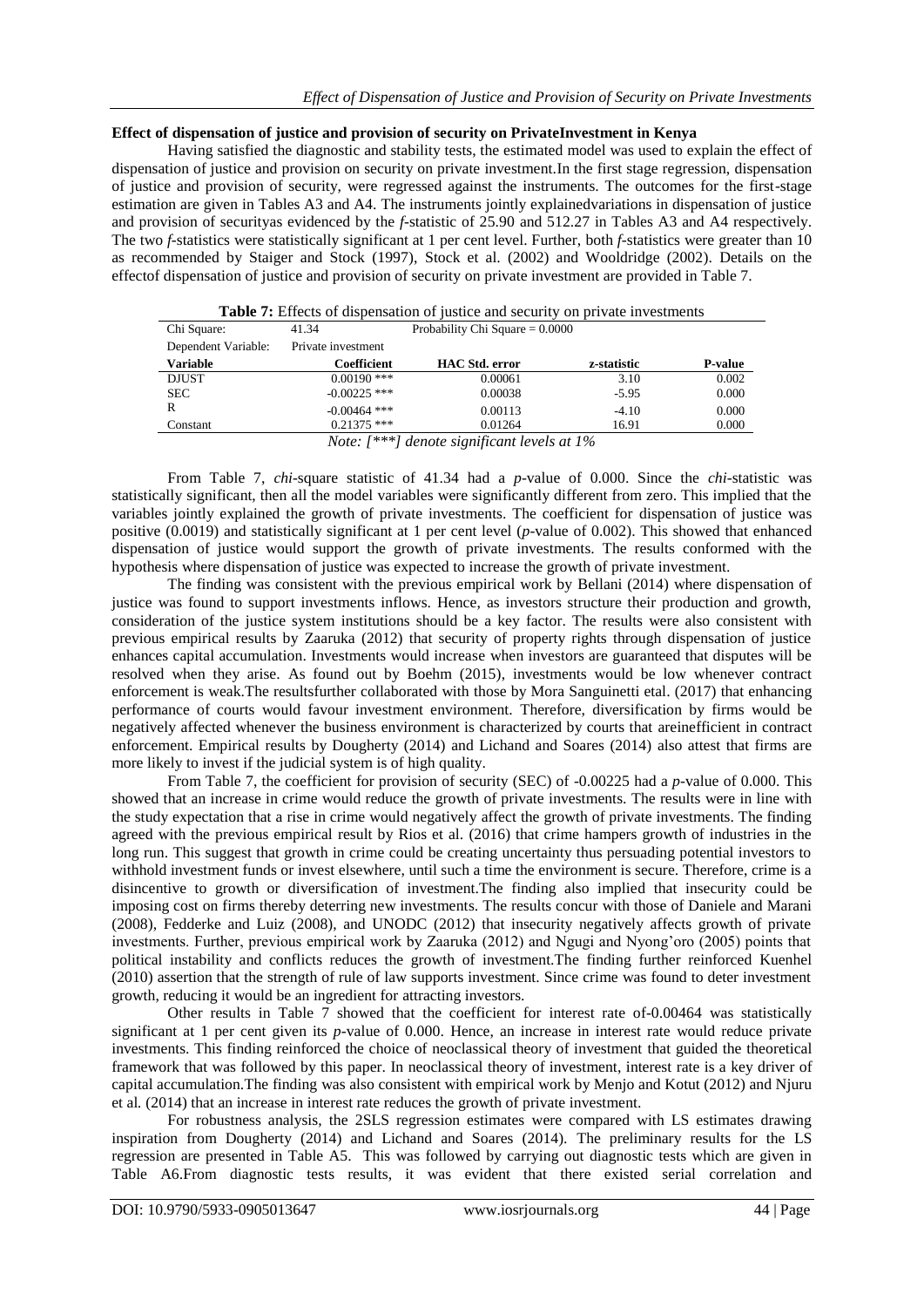heteroscedasticity.To address this challenge, the model was re-estimated using robust standard errors yielding the results given in Table A7.The results were then compared with those of 2SLS regression as illustrated in Table 8.

|              | 2SLS           |                | LS                 |         |
|--------------|----------------|----------------|--------------------|---------|
| Variable     | Coefficient    | <b>P-value</b> | Coefficient        | P-value |
| <b>DJUST</b> | $0.00190$ ***  | 0.002          | $[0.0010319]$ ***  | 0.003   |
| <b>SEC</b>   | $-0.00225$ *** | 0.000          | $[-0.0014295]$ *** | 0.000   |
|              | $-0.00464$ *** | 0.000          | $[-.0025778]$ ***  | 0.000   |
| Constant     | $0.21375$ ***  | 0.000          | $[0.1856238]$ ***  | 0.000   |

**Table8:** Comparison of 2SLS and OLS regression results

*Note: [\*\*\*] denote significant levels at 1%*

From Table 8, all the coefficients obtained from LS regression were statistically significant at 1 per cent level but were lesser in magnitude compared to those under 2SLS regression. This could have been occasioned by omitted variables. In a situation where 2SLS estimates are larger than those obtained under LS estimation, Angrist and Pischke (2009) puts forth that the LS regression could have been affected by omitted variables.

#### **V. Recommendations**

The Government should enhance resolution of cases. This can be realized through interventions within courts, supported by those in the upstream by police, prosecutors, the public and their legal representatives. For courts, inefficiencies that increase the time taken to finalize cases ought to be reduced. This could be achieved through increased mediation and arbitration of cases, formalizing alternative dispute resolution mechanisms and establishing a legal framework to guide minimization of adjournment of cases. Further, quick determination of cases could be realized through enhanced uptake of technology for instance the use of court transcription services, technology-based case management system and enhanced use ofInformation Communication Technology (ICT) based evidence in courts. For the police, timely investigation of crime and adducing of relevant evidence and expert reports in courts should be a central focus. The government should set time limits, by way of a statute, for completion of criminal investigation by police. For the public and their legal representatives, participation in court process without creating unnecessary adjournments is crucial. Once these measures are in place, resolution rate of cases would improve yielding growth of private capital.

The Government should curtail insecurity to create a favourable environment where investors and their capital are protected from various dangers and risks. To achieve this, the use of technology in crime detection and surveillance should be upscaled to increase the likelihood of timely apprehension of offenders, shorten the time to finalize investigations and ensure prompt adducing of evidence in courts.Establishment of a common ICT platform for real-time sharing of crime information and data across the justice sector institutions would be pivotal in controlling and reducing crime. Reduction of socio-economic challenges that intensify the propensity to commit a crime amongst the populace would be essential. Once crime is reduced, investors would be willing to allocate more of their scarce resources for capital accumulation. Further, a monetary policy that guarantees low interest rate for borrowers would be ideal for capital accumulation. This is ascribed to the finding that interest rate had a negative effect on the growth of private investment. Whether the Government pursues a regime of capped or uncapped interest rates, the desirable outcome should be an amplified demand for loanable funds to support the growth of private investment.

Future empirical research could focus on the relationship between the justice system services with other macroeconomic variables. This could target key industries and integrate locational dynamics for instance the devolved structures of the Kenyan economy. Exploring whether various monetary costs within or related to the justice sector like bail and bond fees, court deposits, legal representation fees, travel costs and cost of provision of private security could be affecting firm growth would be informative.

#### **References**

- [1]. Acemoglu, D., & Johnson, S. (2005). Unbundling institutions. Journal of Political Economy, 113(5), 949–995.
- [2]. Angrist, J., & Pischke, J. (2009). Mostly Harmless Econometrics: An Empiricist's Companion. 1st Edition. Princeton Univ. Press.
- [3]. Barro, R., & Sala-i-Martin, X. (2004). Economic Growth. 2nd edition. MIT Press, Cambridge, MA.
- [4]. Bellani, M. M. (2014). Judicial efficiency and foreign direct investments: Evidence from Organization for Economic Co-operation
- and Development (OECD) Countries. Working Paper.https://www. etsg.org/ETSG2014/Papers/358.pdf. [5]. Boehm, [J. \(2015\).T](https://econpapers.repec.org/RAS/pbo840.htm)he impact of contract enforcement costs on outsourcing and aggregate productivity. Discussion Paper No 1382, Centre for Economic Performance, LSE, London.
- 
- [6]. Brooks, C. (2014). Introductory Econometrics for Finance. 3rd edition. Cambridge University Press, Cambridge.
- [7]. Cass, D. (1965). Optimum growth in an aggregative model of capital accumulation. The review of eco. studies, 32 (3), 233–240. [8]. Chirwa, T. G.,&Odhiambo, N. M. (2016). Macroeconomic determinants of economic growth: A review of international literature.
- South East European Journal of Economics and Business, 11 (2), 33–47. [9]. Daniele, V., & Marani, U. (2008). Organized crime and foreign direct investment: The Italian case. MPRA WP. No. 7217.
- [10]. Dougherty, S. M. (2014). Legal reform, contract enforcement and firm size. Review of International Economics,22(4), 825–844.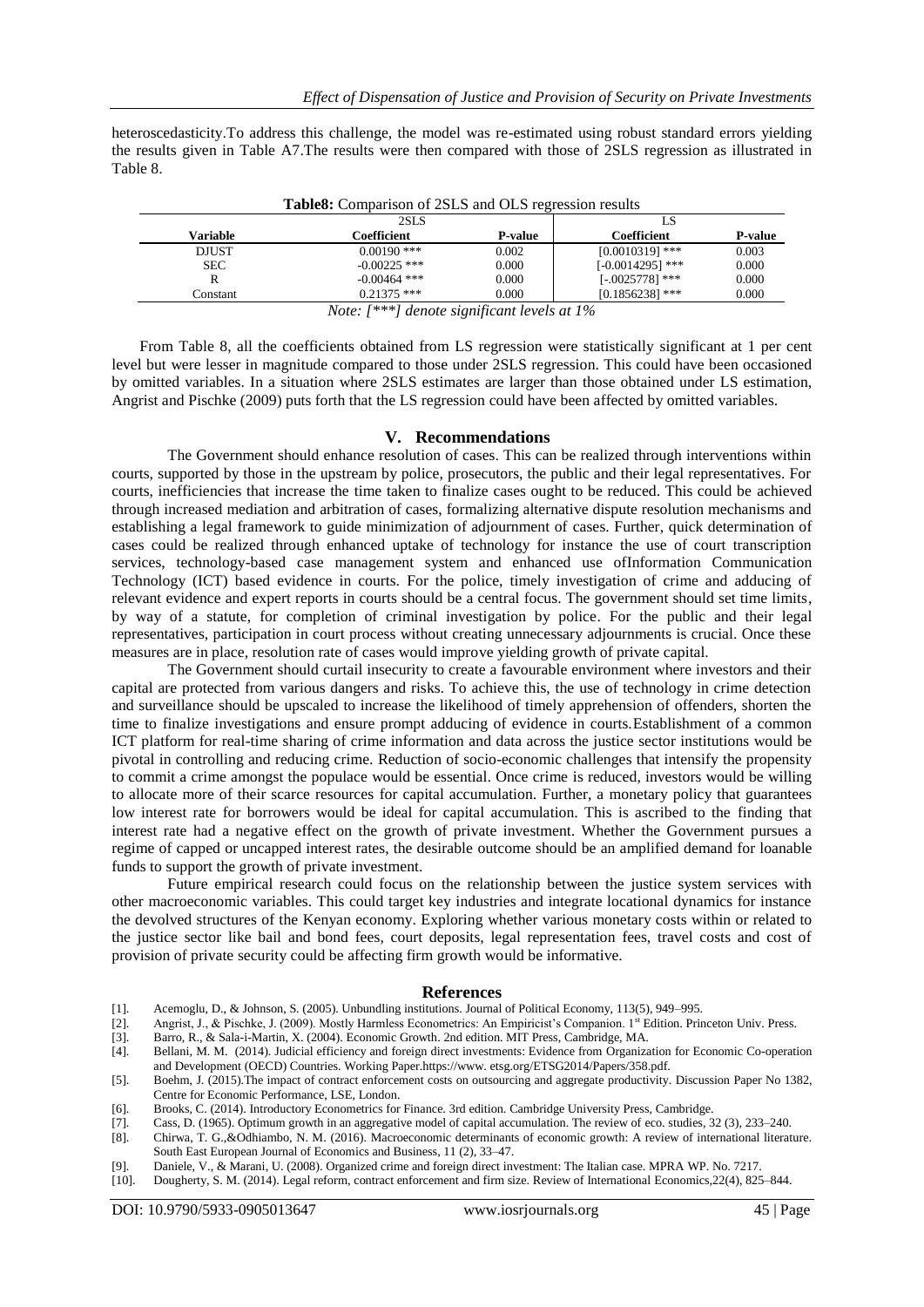- [11]. Fedderke, J. W., & Luiz, J. M. (2008). The political economy of institutions, stability, and investment: The case of South Africa. The Journal of Development Studies,44(7),1056–1079.
- [12]. García-Posada, M., & Mora-Sanguinetti, J. S. (2015). Does average size matter? Court enforcement, business demography and firm growth. Journal of small business economics, 44(3), 639–669.
- [13]. Hall, D. H., & Keilitz, I. (2012). International framework for court excellence: Global measures of courts performance. International Framework for Court Excellence (IFCE). https://www.ncsc.org/resources/~/media/microsites/files/icce/ifce
- [14]. Institute for Economics and Peace. (2016). Global terrorism index. University of Maryland, USA. [15]. Jorgenson, D. W. (1963). Capital theory and investment behavior. American Economic Review. 5
- [15]. Jorgenson, D. W. (1963). Capital theory and investment behavior. American Economic Review. 53(2), 247–259. [16]. Jorgenson, D. W., & Hall, R. (1971). Application of the theory of optimum capital accumulation. In G. f
- [16]. Jorgenson, D. W., & Hall, R. (1971). Application of the theory of optimum capital accumulation. In G. from (ed.), Tax incentives and capital spending. The Brookings institute, Washington.
- [17]. Judiciary. (2014). Judiciary Strategic Plan 2014–2018. Nairobi, Kenya: The Judiciary.
- [18]. Judiciary. (2015). State of the Judiciary and Administration of Justice. Annual report 2013-2014. Nairobi, Kenya: The Judiciary.
- [19]. Judiciary. (2017). State of the Judiciary and Administration of Justice. Annual report 2016-2017. Nairobi, Kenya: The Judiciary.
- [20]. Karumba, M. M. (2009). Impact of institutional factors on private investment in Kenya. Unpublished master's thesis, Kenyatta University, Kenya.
- [21]. KIPPRA & World Bank. (2004). Enhancing the competitiveness of Kenya's manufacturing sector: The role of investment climate. APSG.
- [22]. Kiprop, S. K. (2013). Effect of budget deficit and corruption on private investment in developing countries: A panel data analysis.African Journal of Business Management, 7(27), 2720 –2732.
- [23]. Koopmans, T. C. (1965). On the concept of optimal economic growth, in Econometric Approach to Development Planning Chapter 4, 225–287. North-Holland Publishing Company, Amsterdam.
- [24]. Kuehnel, J. (2010). Essays on the theory of productive government activity and economic growth. University of Heidelberg.
- [25]. Laeven, L., & Majnoni, G. (2003). Does judicial efficiency lower the Cost of credit? World Bank Policy Research Working.<br>[26]. Lichand, G., & Soares, R. R., (2014). Access to justice and entrepreneurship. Journal of
- [26]. Lichand, G., & Soares, R. R., (2014). Access to justice and entrepreneurship. Journal of Law and Economics,57(2), 459–499.
- [27]. Mbaye, E. Z. (2014). Determinants of domestic private investments in Kenya. Unpublished Master's Thesis, University of Nairobi, Nairobi, Kenya.
- [28]. Menjo, K. I., & Kotut, C. S. (2012). Effects of fiscal policy on private investment and economic growth in Kenya. Journal of Econ. & Sustainable Development, 3(7), 8–16.
- [29]. Miguel, E., Shanker, & Ernest S. (2004). Economic shocks and civil conflict: An IV approach. Journal of Political Economy, 112(4), 725–753.
- [30]. Mora-Sanguinetti, J. S., Martinez-Matute, M., & Garcia-Posada, M. (2017). Credit, crisis and contract enforcement. European Journal of Law and Economics, 44(2), 361–383.
- [31]. Mundia, R. K. (2014).Analysis of determinants of private investment in Kenya, Unpublished Master's Thesis, University of Nairobi, Nairobi, Kenya.
- [32]. Murray, M. P. (2006). Avoiding invalid instruments and coping with weak instruments, Journal of Economic Perspectives, 20(4), 111–132.
- [33]. Ngugi, R. W., & Nyang'oro, O. (2005). Institutional factors and FDI flows: Implications for Kenya. Discussion Paper No. 48. Nairobi: KIPPRA.
- [34]. Njuru, S. G., Ombuki, C. O., Wawire, N. W. & Okeri, S. (2014). Effects of fiscal policy on private investment in Kenya. Research Journali's Journal of Econ, 2, 2347–8233.
- [35]. Palumbo, G., Giupponi G., Nunziata, L., & Sanguinetti, J. M. (2013). Judicial performance and its determinants: a cross-Country perspective. OECD.
- [36]. Ponticelli, J., & Alencar, L. S. (2016). Court enforcement and firm productivity: Evidence from a bankruptcy reform in Brazil. Working Paper, No 425. Brazil Central Bank.
- [37]. Republic of Kenya. (2007). Kenya Vision 2030: A globally competitive and prosperous Kenya. Nairobi, Kenya: The Government Printer.
- [38]. Republic of Kenya. (2008). Economic Survey 2008. Nairobi, Kenya: The KNBS.
- [39]. Republic of Kenya. (2010). Constitution of Kenya. Laws of Kenya, Nairobi, Kenya: The National Council for Law Reporting.<br>[40] Republic of Kenya. (2013). Kenya Vision 2030: Second MTP. 2013–2017: Nairobi, Kenya: The G
- [40]. Republic of Kenya. (2013). Kenya Vision 2030: Second MTP, 2013–2017: Nairobi, Kenya: The Government Printer.
- [41]. Republic of Kenya. (2015). Crime situation report 2015. Nairobi, Kenya: The NPS.
- 
- [42]. Republic of Kenya. (2016). Economic Survey 2016. Nairobi, Kenya: The KNBS. Republic of Kenya. (2017). Economic Survey 2017. Nairobi, Kenya: The KNBS.
- [44]. Rios, V., Karolina, M., & Cano, M. (2016). The impact of crime and violence on economic sector diversity. The Wilson Center.
- [45]. Solow, R M. (1956). A Contribution to the Theory of Economic Growth. Quarterly Journal of Economics, 70(1), 65–94.
- [46]. Stone, C. (2006). Crime, justice, and growth in South Africa: Center for International Development Working Paper No. 131.
- [47]. Staiger, D. & James H. Stock, J. H. (1997). IV regressions with weak instruments. Econometrica. 65(3), 557–586.
- [48]. Stock, J. H., Wright, J. H. & Yogo, M. (2002). A survey of weak instruments and weak identification in generalized method of moments. Journal of business and Economic Statistics, 20(4), 518–529.
- [49]. Swan, T, W. (1956). Economic growth and capital accumulation. The Economic Record, 32(2), 334–336.
- [50]. UNODC. (2012). Monitoring the impact of economy on crime. Statistics and surveys section (SASS), UNODC.
- [51]. Wooldridge, J. M. (2016). Introductory Econometrics: A Modern Approach. 6<sup>th</sup> Edition. The MIT Press.
- [52]. Wooldridge, J. M. (2002). Econometric analysis of cross section and panel data. 2nd Edition. The MIT Press.
- [53]. World Bank. (2017). Gross fixed capital formation, private sector [Data File]. World Bank.
- http://data.worldbank.org/indicator/ne.gdi.fprv.zs.
- [54]. Zaaruka, B. P. (2012). Institutional dynamics and capital accumulation: Evidence from Namibia and Tanzania. ERSA Working Paper No. 318.